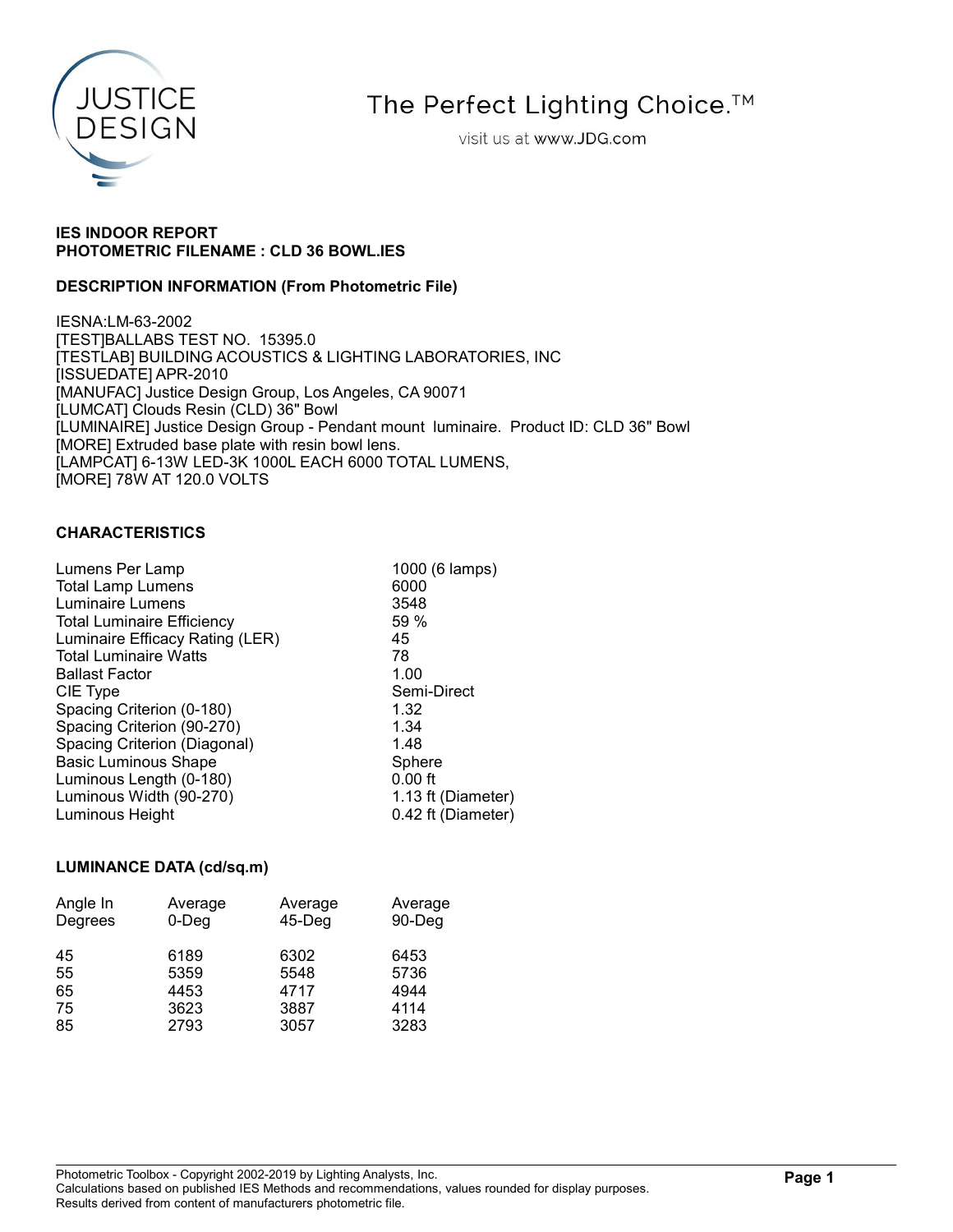#### CANDELA TABULATION

|              | 0.0                | 22.5               | 45.0               | 67.5               | 90.0               |
|--------------|--------------------|--------------------|--------------------|--------------------|--------------------|
| 0.0          | 767.439            | 767.439            | 767.439            | 767.439            | 767.439            |
| 2.5          | 767.439            | 763.951            | 767.439            | 763.951            | 767.439            |
| 5.0          | 763.951            | 760.462            | 763.951            | 763.951            | 767.439            |
| 7.5          | 760.462            | 756.974            | 760.462            | 760.462            | 760.462            |
| 10.0         | 756.974            | 753.486            | 756.974            | 756.974            | 760.462            |
| 12.5         | 749.997            | 749.997            | 749.997            | 753.486            | 753.486            |
| 15.0         | 743.021            | 743.021            | 743.021            | 746.509            | 746.509            |
| 17.5         | 732.556            | 736.044            | 736.044            | 739.532            | 736.044            |
| 20.0         | 722.091            | 725.579            | 725.579            | 729.067            | 725.579            |
| 22.5         | 711.625            | 715.114            | 711.625            | 718.602            | 715.114            |
| 25.0         | 701.160            | 704.649            | 701.160            | 708.137            | 704.649            |
| 27.5         | 687.207            | 690.695            | 690.695            | 697.672            | 694.184            |
| 30.0         | 673.253            | 676.742            | 676.742<br>662.788 | 687.207<br>673.253 | 680.230<br>669.765 |
| 32.5         | 659.300<br>645.347 | 662.788<br>648.835 | 648.835            |                    | 655.812            |
| 35.0<br>37.5 | 627.905            | 634.882            | 634.882            | 659.300<br>645.347 | 641.858            |
| 40.0         | 610.463            | 617.440            | 617.440            | 631.393            | 627.905            |
| 42.5         | 593.021            | 599.998            | 599.998            | 613.951            | 610.463            |
| 45.0         | 572.091            | 582.556            | 582.556            | 599.998            | 596.510            |
| 47.5         | 554.649            | 565.114            | 565.114            | 582.556            | 579.068            |
| 50.0         | 537.207            | 547.673            | 551.161            | 568.603            | 565.114            |
| 52.5         | 516.277            | 526.742            | 530.231            | 551.161            | 547.673            |
| 55.0         | 495.347            | 509.301            | 512.789            | 530.231            | 530.231            |
| 57.5         | 474.417            | 488.370            | 491.859            | 512.789            | 509.301            |
| 60.0         | 453.487            | 470.929            | 474.417            | 495.347            | 491.859            |
| 62.5         | 432.557            | 446.510            | 453.487            | 474.417            | 474.417            |
| 65.0         | 411.626            | 429.068            | 436.045            | 456.975            | 456.975            |
| 67.5         | 390.696            | 408.138            | 415.115            | 436.045            | 436.045            |
| 70.0         | 373.255            | 390.696            | 397.673            | 418.603            | 418.603            |
| 72.5         | 352.324            | 369.766            | 376.743            | 401.161            | 397.673            |
| 75.0         | 334.883            | 352.324            | 359.301            | 383.720            | 380.231            |
| 77.5         | 313.952            | 331.394            | 338.371            | 362.789            | 359.301            |
| 80.0         | 293.022            | 313.952            | 320.929            | 345.348            | 341.859            |
| 82.5         | 275.580            | 293.022            | 299.999            | 324.417            | 320.929            |
| 85.0         | 258.139            | 275.580            | 282.557            | 306.976            | 303.487            |
| 87.5         | 237.208            | 258.139            | 261.627            | 286.046            | 282.557            |
| 90.0<br>92.5 | 223.255<br>209.302 | 233.720<br>205.813 | 244.185<br>226.743 | 261.627<br>237.208 | 268.604<br>251.162 |
| 95.0         | 191.860            | 188.371            | 212.790            | 216.278            | 233.720            |
| 97.5         | 174.418            | 170.930            | 191.860            | 195.348            | 209.302            |
| 100.0        | 156.976            | 153.488            | 174.418            | 177.906            | 191.860            |
| 102.5        | 139.534            | 136.046            | 156.976            | 160.465            | 174.418            |
| 105.0        | 125.581            | 122.093            | 139.534            | 143.023            | 156.976            |
| 107.5        | 108.139            | 108.139            | 122.093            | 125.581            | 139.534            |
| 110.0        | 97.674             | 94.186             | 108.139            | 111.628            | 122.093            |
| 112.5        | 80.232             | 80.232             | 94.186             | 94.186             | 104.651            |
| 115.0        | 69.767             | 66.279             | 80.232             | 80.232             | 90.697             |
| 117.5        | 59.302             | 55.814             | 66.279             | 66.279             | 76.744             |
| 120.0        | 48.837             | 45.349             | 55.814             | 55.814             | 62.790             |
| 122.5        | 38.372             | 38.372             | 45.349             | 45.349             | 52.325             |
| 125.0        | 31.395             | 27.907             | 34.884             | 34.884             | 41.860             |
| 127.5        | 24.419             | 20.930             | 27.907             | 24.419             | 31.395             |
| 130.0        | 17.442             | 13.953             | 20.930             | 17.442             | 20.930             |
| 132.5        | 10.465             | 10.465             | 13.953             | 10.465             | 13.953             |

Photometric Toolbox - Copyright 2002-2019 by Lighting Analysts, Inc. Calculations based on published IES Methods and recommendations, values rounded for display purposes. Results derived from content of manufacturers photometric file.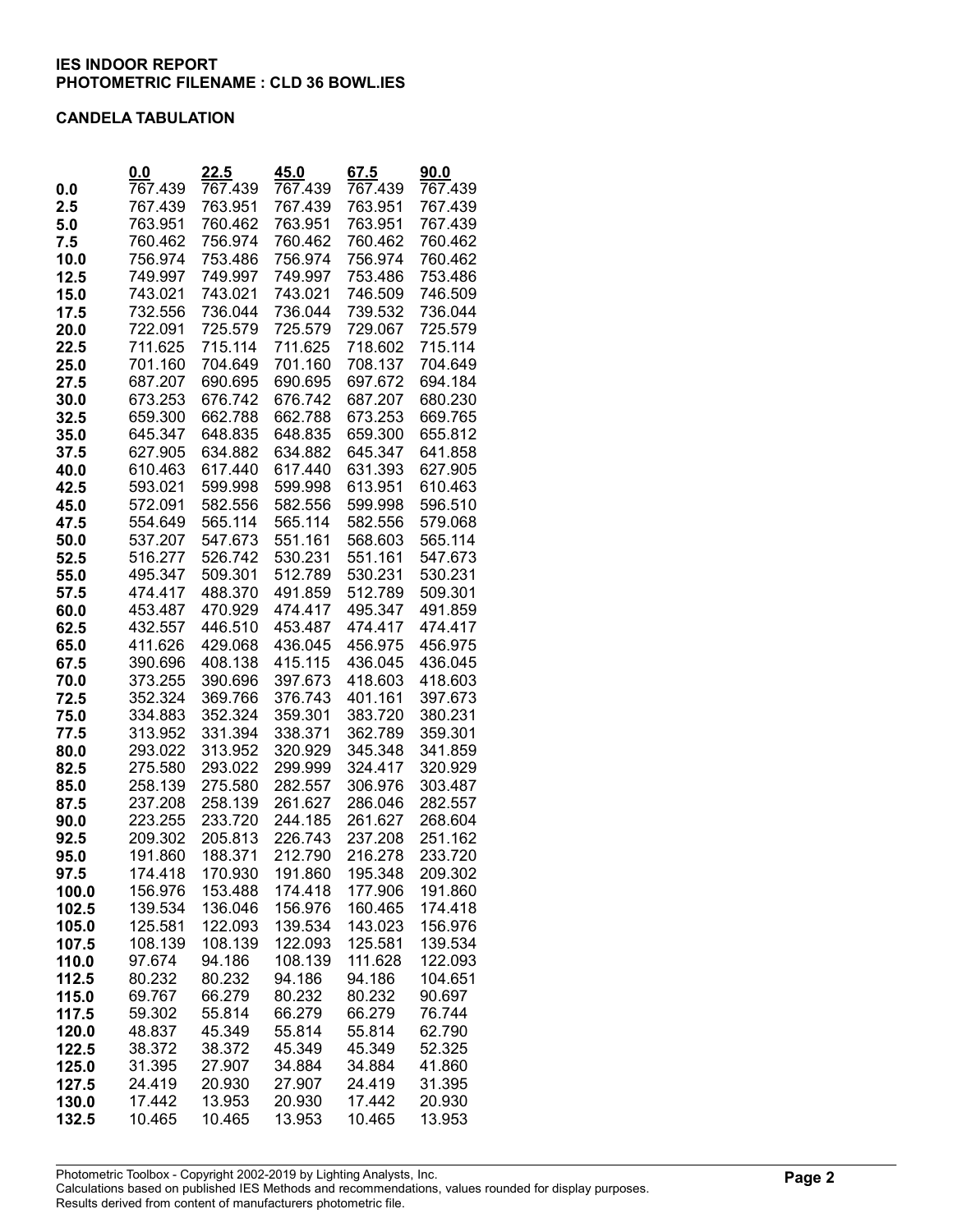# CANDELA TABULATION - (Cont.)

| 135.0 | 6.977 | 6.977 | 10.465 | 6.977 | 6.977 |
|-------|-------|-------|--------|-------|-------|
| 137.5 | 3.488 | 3.488 | 3.488  | 3.488 | 3.488 |
| 140.0 | 0.000 | 0.000 | 0.000  | 0.000 | 0.000 |
| 142.5 | 0.000 | 0.000 | 0.000  | 0.000 | 0.000 |
| 145.0 | 0.000 | 0.000 | 0.000  | 0.000 | 0.000 |
| 147.5 | 0.000 | 0.000 | 0.000  | 0.000 | 0.000 |
| 150.0 | 0.000 | 0.000 | 0.000  | 0.000 | 0.000 |
| 152.5 | 0.000 | 0.000 | 0.000  | 0.000 | 0.000 |
| 155.0 | 0.000 | 0.000 | 0.000  | 0.000 | 0.000 |
| 157.5 | 0.000 | 0.000 | 0.000  | 0.000 | 0.000 |
| 160.0 | 0.000 | 0.000 | 0.000  | 0.000 | 0.000 |
| 162.5 | 0.000 | 0.000 | 0.000  | 0.000 | 0.000 |
| 165.0 | 0.000 | 0.000 | 0.000  | 0.000 | 0.000 |
| 167.5 | 0.000 | 0.000 | 0.000  | 0.000 | 0.000 |
| 170.0 | 0.000 | 0.000 | 0.000  | 0.000 | 0.000 |
| 172.5 | 0.000 | 0.000 | 0.000  | 0.000 | 0.000 |
| 175.0 | 0.000 | 0.000 | 0.000  | 0.000 | 0.000 |
| 177.5 | 0.000 | 0.000 | 0.000  | 0.000 | 0.000 |
| 180.0 | 0.000 | 0.000 | 0.000  | 0.000 | 0.000 |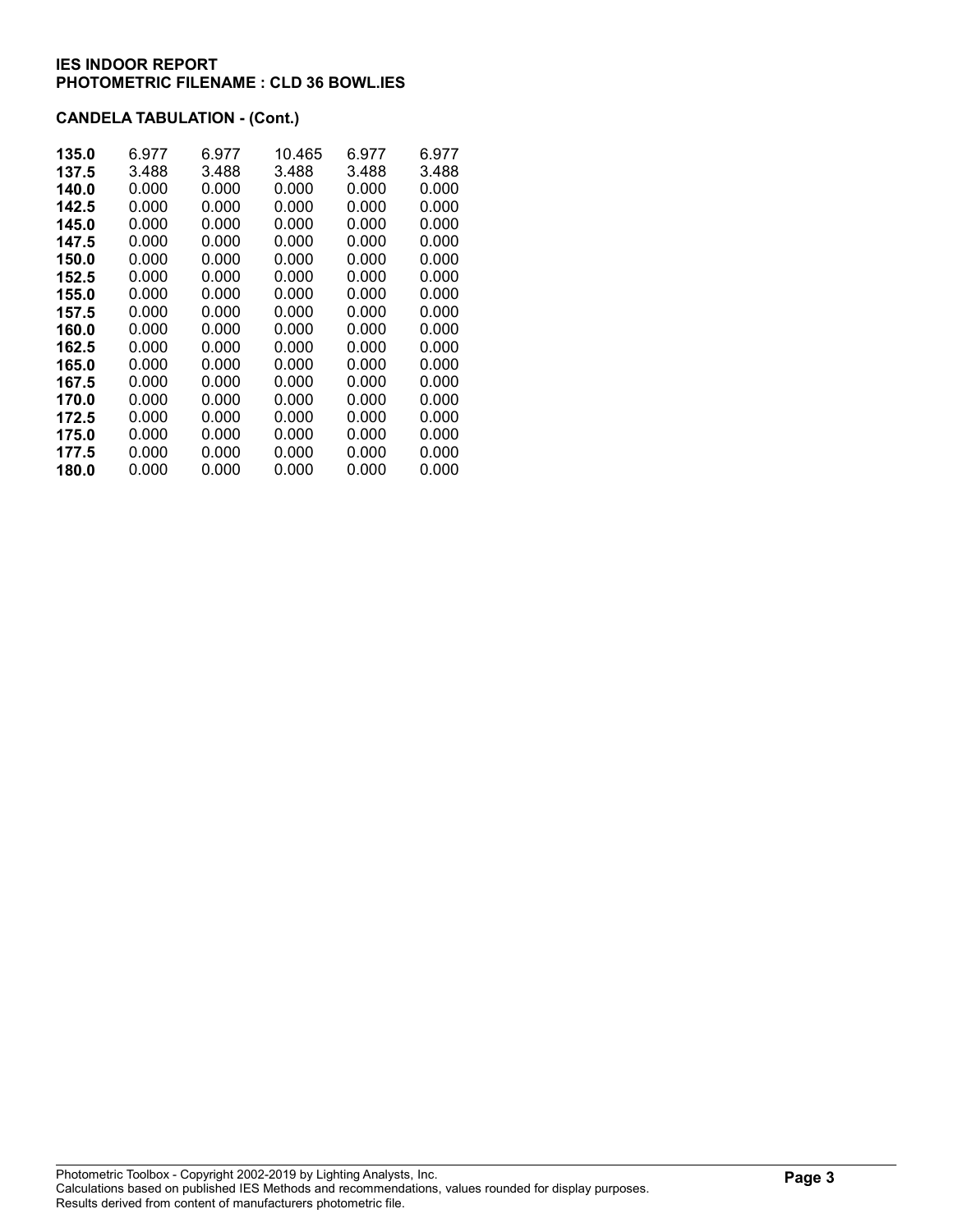#### ZONAL LUMEN SUMMARY

| Zone     | Lumens  | %Lamp | %Fixt  |
|----------|---------|-------|--------|
| $0 - 20$ | 282.91  | 4.70  | 8.00   |
| $0 - 30$ | 607.92  | 10.10 | 17.10  |
| $0 - 40$ | 1016.42 | 16.90 | 28.60  |
| $0 - 60$ | 1932.82 | 32.20 | 54.50  |
| $0 - 80$ | 2750.41 | 45.80 | 77.50  |
| $0 - 90$ | 3061.87 | 51.00 | 86.30  |
| 10-90    | 2989.23 | 49.80 | 84.30  |
| 20-40    | 733.51  | 12.20 | 20.70  |
| 20-50    | 1187.63 | 19.80 | 33.50  |
| 40-70    | 1351.12 | 22.50 | 38.10  |
| 60-80    | 817.59  | 13.60 | 23.00  |
| 70-80    | 382.87  | 6.40  | 10.80  |
| 80-90    | 311.46  | 5.20  | 8.80   |
| 90-110   | 370.95  | 6.20  | 10.50  |
| 90-120   | 448.37  | 7.50  | 12.60  |
| 90-130   | 479.63  | 8.00  | 13.50  |
| 90-150   | 486.02  | 8.10  | 13.70  |
| 90-180   | 486.02  | 8.10  | 13.70  |
| 110-180  | 115.08  | 1.90  | 3.20   |
| 0-180    | 3547.89 | 59.10 | 100.00 |

Total Luminaire Efficiency = 59.10%

# ZONAL LUMEN SUMMARY

| Zone    | Lumens |
|---------|--------|
| 0-10    | 72.63  |
| 10-20   | 210.28 |
| 20-30   | 325.01 |
| 30-40   | 408.50 |
| 40-50   | 454.12 |
| 50-60   | 462.28 |
| 60-70   | 434.72 |
| 70-80   | 382.87 |
| 80-90   | 311.46 |
| 90-100  | 226.02 |
| 100-110 | 144.92 |
| 110-120 | 77.43  |
| 120-130 | 31.26  |
| 130-140 | 6.39   |
| 140-150 | 0.00   |
| 150-160 | 0.00   |
| 160-170 | 0.00   |
| 170-180 | 0.00   |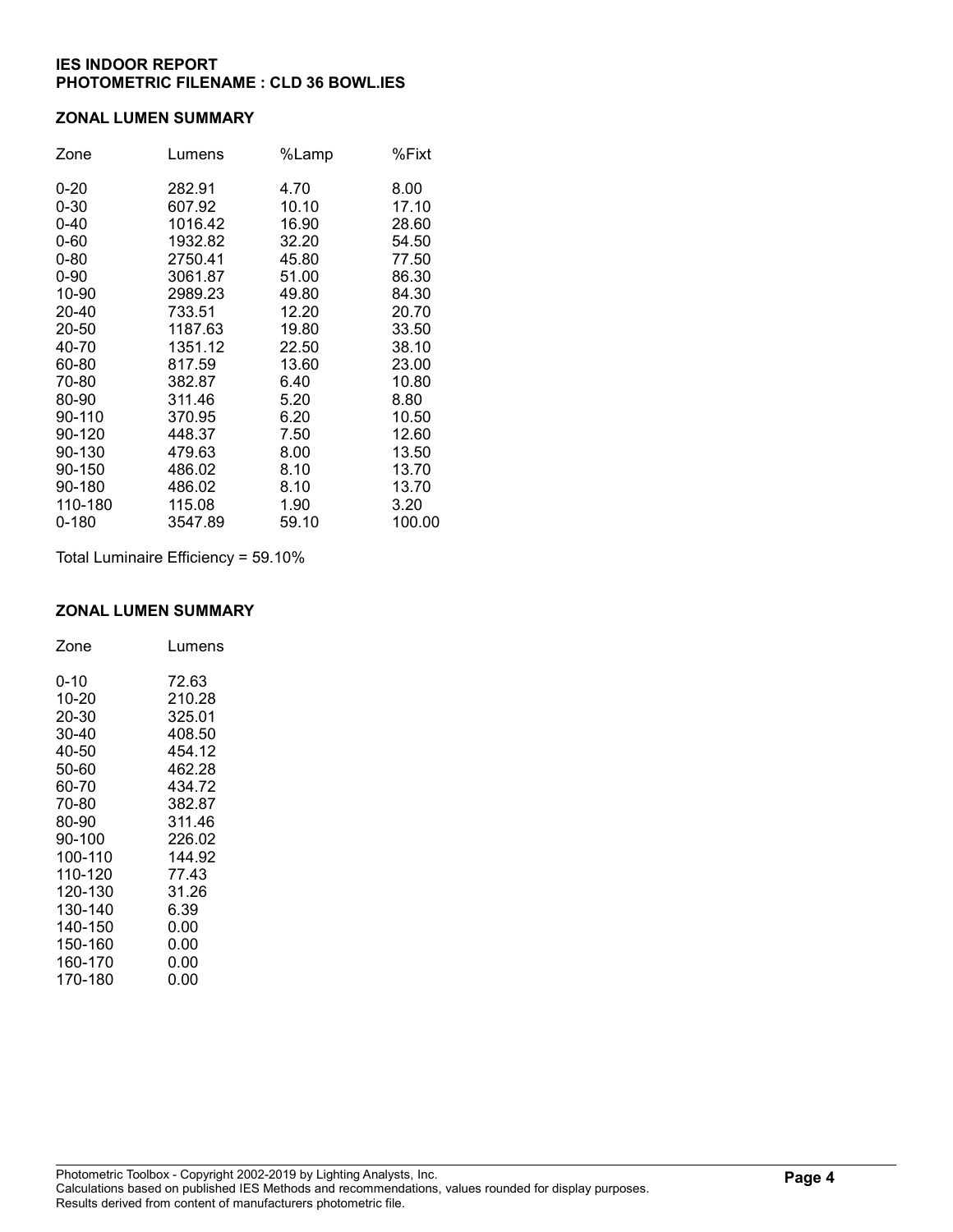## COEFFICIENTS OF UTILIZATION - ZONAL CAVITY METHOD

Effective Floor Cavity Reflectance 0.20

| <b>RC</b><br><b>RW</b> | 80 | 70 50 30 10 |  | 70<br>70 50 30 10 |  | 50<br>50 30 10 |      | 30<br>50 30 10 |  | 10<br>50 30 10 | 0<br>0 |
|------------------------|----|-------------|--|-------------------|--|----------------|------|----------------|--|----------------|--------|
| $\mathbf{0}$           |    | 68 68 68 68 |  | 66 66 66 66       |  | 61 61 61       |      | 57 57 57       |  | 53 53 53       | 51     |
| -1                     |    | 60 56 53 50 |  | 58 54 51 49       |  | 50 48 46       |      | 46 44 43       |  | 43 41 40       | 38     |
| 2                      |    | 54 48 43 39 |  | 52 46 42 38       |  | 43 39 36       |      | 39 36 34       |  | 37 34 32       | 30     |
| 3                      |    | 49 42 36 32 |  | 46 40 35 31       |  | 37 33 29       |      | 34 31 28       |  | 32 29 26       | 24     |
| 4                      |    | 44 36 31 26 |  | 42 35 30 26       |  | 33 28 24       |      | $30\,26\,23$   |  | 28 25 22       | 20     |
| 5                      |    | 41 32 27 22 |  | 39 31 26 22       |  | 29 24 21       |      | 27 23 20       |  | 25 22 19       | 17     |
| 6                      |    | 37 29 23 19 |  | 36 28 23 19       |  | 26 21 18       |      | 24 20 17       |  | 22 19 16       | 15     |
| $\overline{7}$         |    | 35 26 21 17 |  | 33 25 20 16       |  | 23 19 16       |      | 22 18 15       |  | 20 17 14       | 13     |
| 8                      |    | 32 24 18 15 |  | 31 23 18 14       |  | 21 17          | - 14 | 20 16 13       |  | 19 15 13       | 11     |
| 9                      |    | 30 22 17 13 |  | 29 21 16 13       |  | 20 15 12       |      | 18 15 12       |  | 17 14 11       | 10     |
| 10                     |    | 28 20 15 12 |  | 27 19 15 12       |  | 18 14 11       |      | 17 13 11       |  | 16 13 10       | 9      |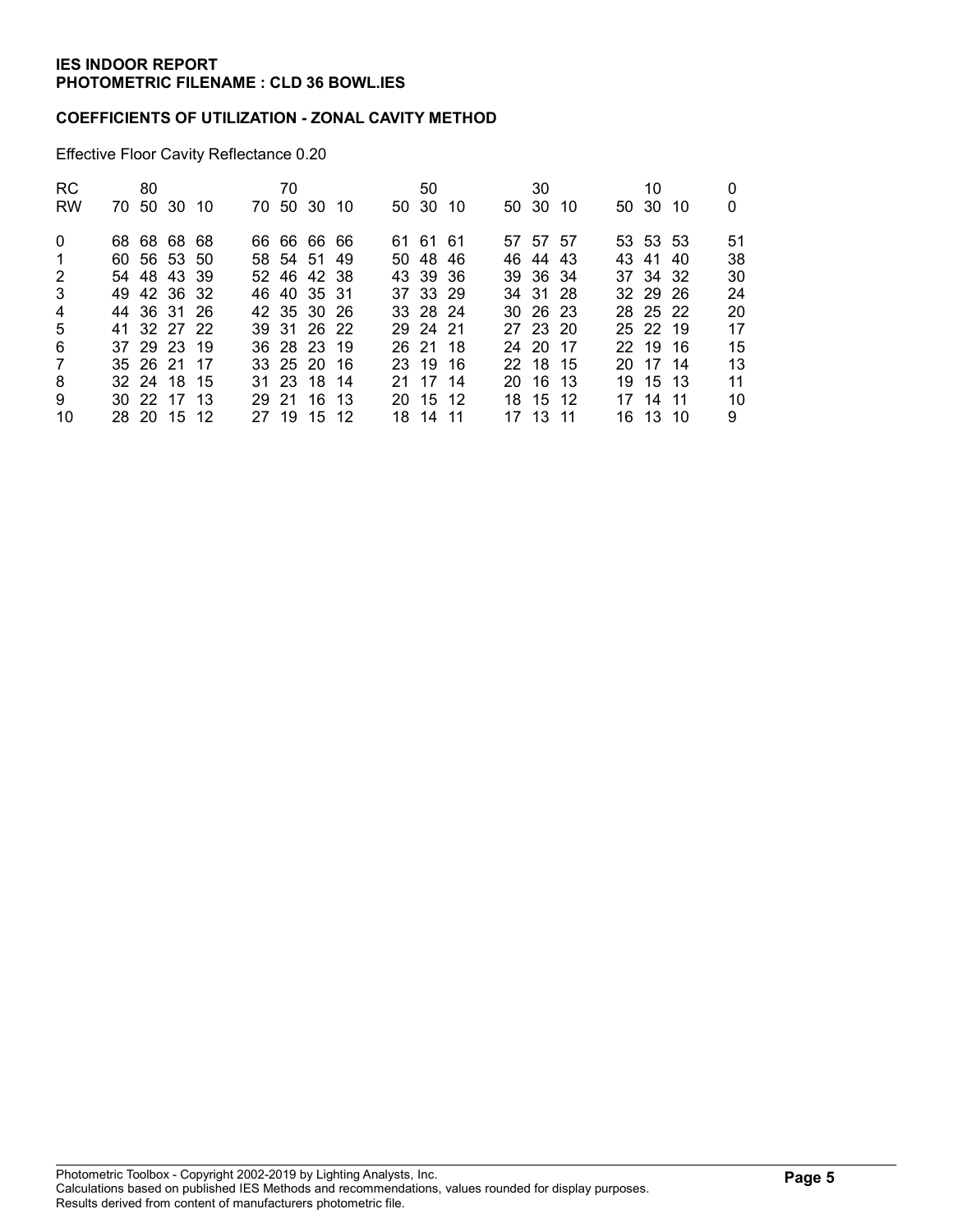### UGR TABLE - CORRECTED

| Reflectances<br><b>Ceiling Cavity</b><br>Walls<br><b>Floor Cavity</b> |     | 70<br>50<br>20                               | 70<br>30<br>20                                                              | 50<br>50<br>20                               | 50<br>30<br>20                               | 30<br>30<br>20                               | 70<br>50<br>20                               | 70<br>30<br>20                                                            | 50<br>50<br>20                               | 50<br>30<br>20                               | 30<br>30<br>20                               |
|-----------------------------------------------------------------------|-----|----------------------------------------------|-----------------------------------------------------------------------------|----------------------------------------------|----------------------------------------------|----------------------------------------------|----------------------------------------------|---------------------------------------------------------------------------|----------------------------------------------|----------------------------------------------|----------------------------------------------|
| Room Size<br>$X=2H$<br>$Y=2H$<br>3H<br>4H<br>6H<br>8H<br>12H          |     | 14.2<br>16.3<br>17.3<br>18.2<br>18.6<br>19.0 | <b>UGR Viewed Crosswise</b><br>15.7<br>17.7<br>18.6<br>19.5<br>19.8<br>20.2 | 14.7<br>16.9<br>17.9<br>18.8<br>19.2<br>19.7 | 16.2<br>18.3<br>19.2<br>20.1<br>20.4<br>20.8 | 16.9<br>18.9<br>19.9<br>20.7<br>21.1<br>21.5 | 14.6<br>16.8<br>17.9<br>18.9<br>19.3<br>19.8 | <b>UGR Viewed Endwise</b><br>16.0<br>18.2<br>19.2<br>20.1<br>20.5<br>20.9 | 15.1<br>17.4<br>18.5<br>19.5<br>19.9<br>20.4 | 16.6<br>18.8<br>19.8<br>20.7<br>21.1<br>21.5 | 17.2<br>19.4<br>20.4<br>21.4<br>21.8<br>22.3 |
| 4H                                                                    | 2H  | 14.8                                         | 16.1                                                                        | 15.4                                         | 16.7                                         | 17.4                                         | 15.1                                         | 16.4                                                                      | 15.7                                         | 17.0                                         | 17.7                                         |
|                                                                       | 3H  | 17.2                                         | 18.3                                                                        | 17.8                                         | 19.0                                         | 19.7                                         | 17.6                                         | 18.8                                                                      | 18.2                                         | 19.4                                         | 20.1                                         |
|                                                                       | 4H  | 18.3                                         | 19.4                                                                        | 19.0                                         | 20.0                                         | 20.8                                         | 18.8                                         | 19.9                                                                      | 19.5                                         | 20.5                                         | 21.3                                         |
|                                                                       | 6H  | 19.5                                         | 20.4                                                                        | 20.1                                         | 21.0                                         | 21.8                                         | 20.1                                         | 21.0                                                                      | 20.7                                         | 21.6                                         | 22.4                                         |
|                                                                       | 8H  | 19.9                                         | 20.8                                                                        | 20.6                                         | 21.5                                         | 22.2                                         | 20.6                                         | 21.5                                                                      | 21.2                                         | 22.1                                         | 22.9                                         |
|                                                                       | 12H | 20.4                                         | 21.2                                                                        | 21.1                                         | 21.9                                         | 22.7                                         | 21.1                                         | 21.9                                                                      | 21.8                                         | 22.6                                         | 23.4                                         |
| 8H                                                                    | 4H  | 18.8                                         | 19.7                                                                        | 19.4                                         | 20.3                                         | 21.1                                         | 19.2                                         | 20.1                                                                      | 19.9                                         | 20.8                                         | 21.5                                         |
|                                                                       | 6H  | 20.1                                         | 20.8                                                                        | 20.8                                         | 21.5                                         | 22.3                                         | 20.6                                         | 21.4                                                                      | 21.3                                         | 22.1                                         | 22.8                                         |
|                                                                       | 8H  | 20.7                                         | 21.4                                                                        | 21.4                                         | 22.1                                         | 22.9                                         | 21.3                                         | 22.0                                                                      | 22.0                                         | 22.7                                         | 23.4                                         |
|                                                                       | 12H | 21.4                                         | 22.0                                                                        | 22.0                                         | 22.7                                         | 23.5                                         | 22.0                                         | 22.6                                                                      | 22.7                                         | 23.3                                         | 24.1                                         |
| 12H                                                                   | 4H  | 18.9                                         | 19.7                                                                        | 19.5                                         | 20.4                                         | 21.1                                         | 19.3                                         | 20.1                                                                      | 19.9                                         | 20.8                                         | 21.5                                         |
|                                                                       | 6H  | 20.2                                         | 20.9                                                                        | 20.9                                         | 21.6                                         | 22.4                                         | 20.7                                         | 21.4                                                                      | 21.4                                         | 22.1                                         | 22.9                                         |
|                                                                       | 8H  | 20.9                                         | 21.6                                                                        | 21.6                                         | 22.3                                         | 23.1                                         | 21.5                                         | 22.1                                                                      | 22.2                                         | 22.8                                         | 23.6                                         |

Maximum UGR = 24.1